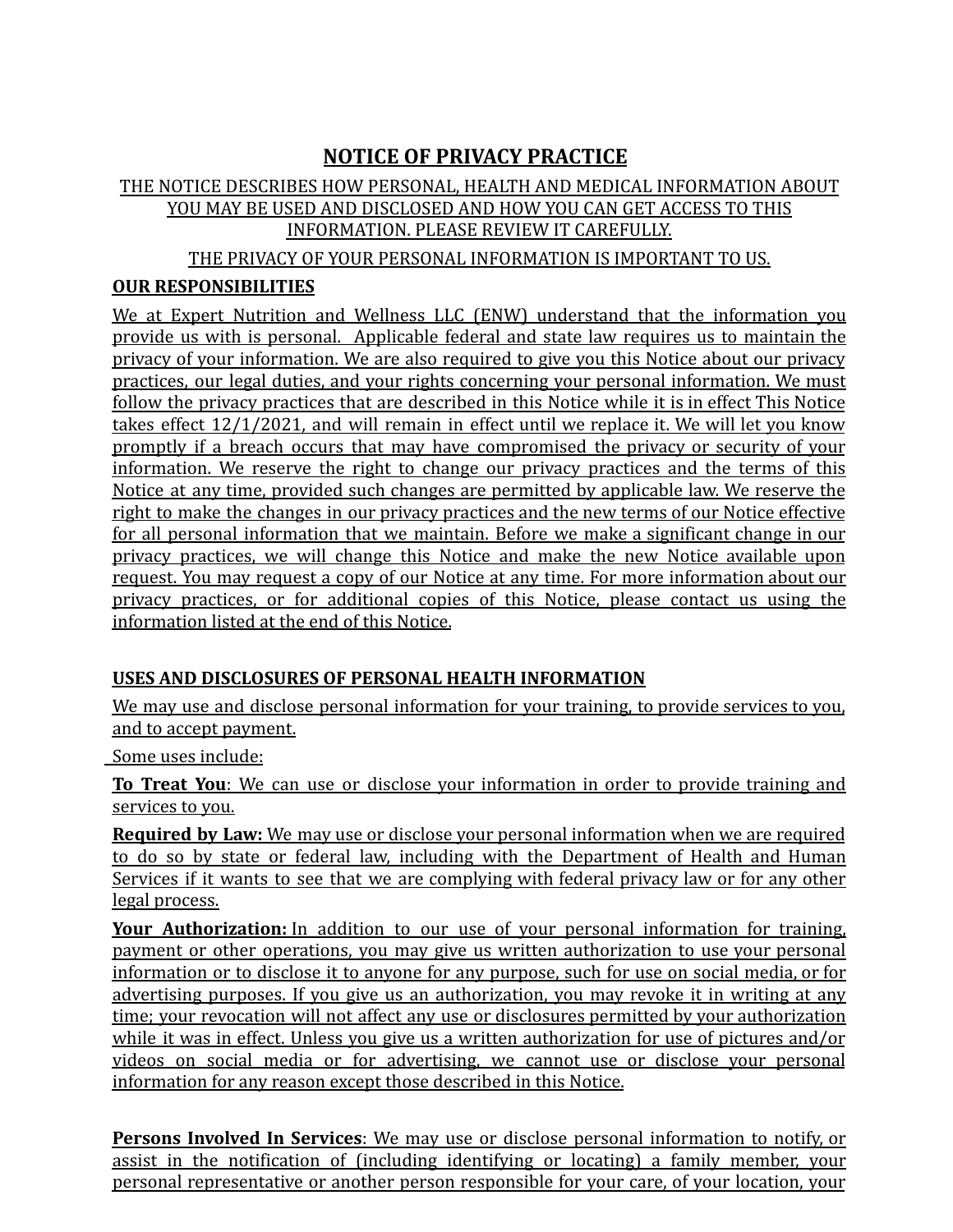general condition, or death. If you are present, then prior to use or disclosure of your personal information, we will provide you with an opportunity to object to such uses or disclosures. In the event of your incapacity or emergency circumstances, we will disclose health information based on a determination using our professional judgment disclosing only health information that is directly relevant to the person's involvement in your healthcare.

**Electronic Notice:** If you receive this Notice on our Web site or by electronic mail (e-mail), you are entitled to receive this Notice in written form.

## **PATIENT RIGHTS**

**Access:** You have the right to look at or get copies of your personal information, with limited exceptions. You may request that we provide copies in a format other than photocopies. We will use the format you request unless we cannot practicably do so. (You must make a request in writing to obtain access to your health information. You may obtain a form to request access by using the contact information listed at the end of this Notice. We will charge you a reasonable cost-based fee for expenses such as copies, mailing, and staff time. You may also request access by sending us a letter to the address at the end of this Notice. If you request an alternative format, we will charge a cost-based fee for providing your health information in that format. If you prefer, we will prepare a summary or an explanation of your health information for a fee. Contact us using the information listed at the end of this Notice for a full explanation of our fee structure.)

**Restriction:** You have the right to request that we place additional restrictions on our use or disclosure of your personal information. We are not required to agree to these additional restrictions, but if we do, we will abide by our agreement (except in an emergency).

**Alternative Communication:** You have the right to request that we communicate with you about your personal information by alternative means or at alternative locations. (You must make your request in writing.) Your request must specify the alternative means or location and provide a satisfactory explanation on how payments will be handled under the alternative means or location you request. We are not required to agree to these alternative communications, but if we do, we will abide by our agreement (except in an emergency).

**Amendment:** You have the right to request that we amend your personal information. (Your request must be in writing, and it must explain why the information should be amended.) We may deny your request under certain circumstances.

### **QUESTIONS AND COMPLAINTS**

If you want more information about our privacy practices or have questions or concerns, please contact us.

If you are concerned that we may have violated your privacy rights, or you disagree with a decision we made about access to your health information or in response to a request you made to amend or restrict the use or disclosure of your health information or to have us communicate with you by alternative means or at alternative locations, you may complain to us using the contact information listed at the end of this Notice. You also may submit a written complaint to the U.S. Department of Health and Human Services by sending a letter to 200 Independence Avenue, S.W., Washington, D.C. 20201, calling 1-877-696-6775, or visiting www.hhs.gov/ocr/privacy/hipaa/complaints/.

We support your right to the privacy of your health information. We will not retaliate in any way if you choose to file a complaint with us or with the U.S. Department of Health and Human Services.